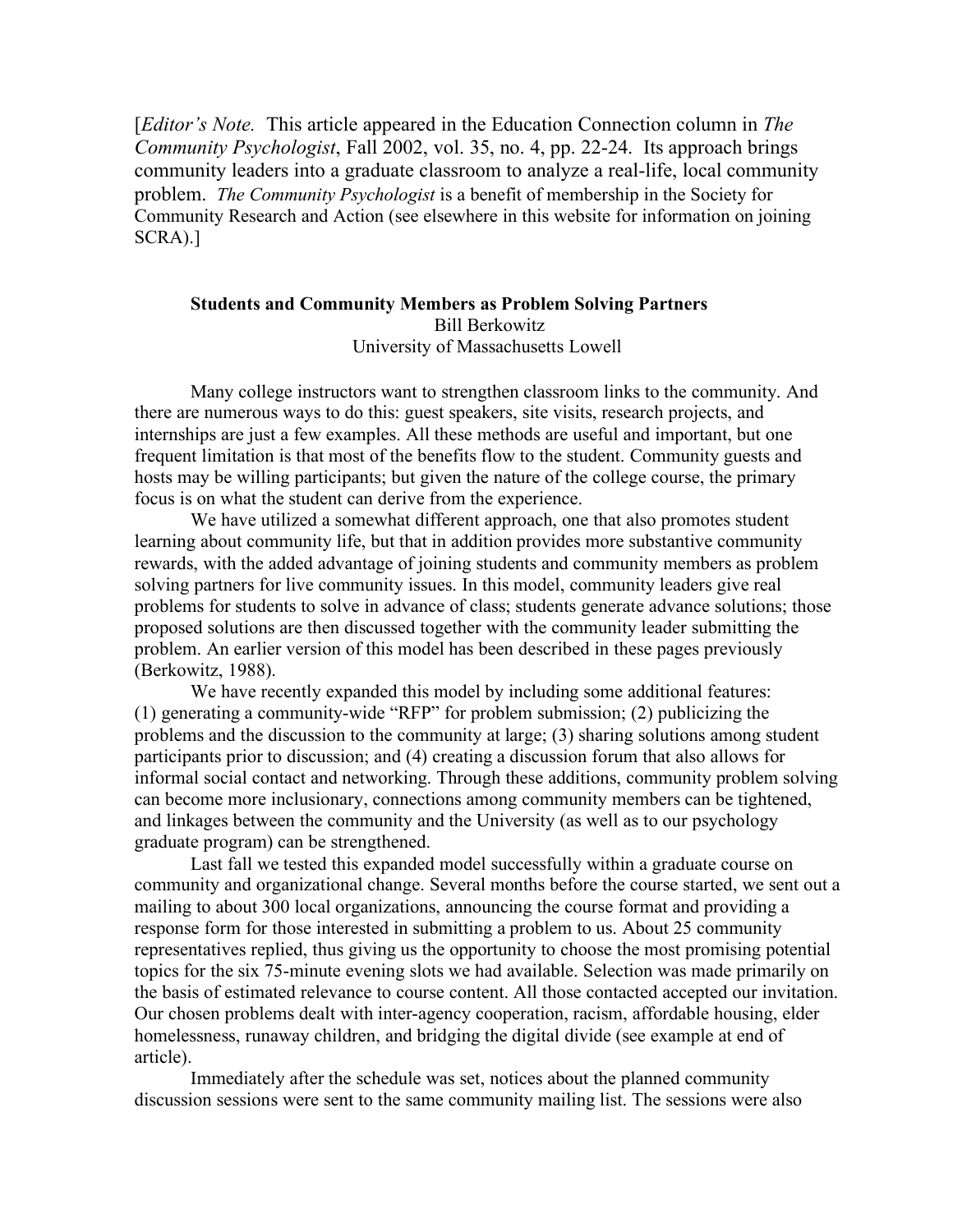publicized in campus print media, by flyer distribution, on local list-servs, and in the city paper. Any community member wishing a preview version of the problem to be discussed could request and receive an e-mailed or printed copy. Attendance and participation at the sessions were open to all.

Meanwhile, all problem presenters were sent written guidelines for framing their problem to our class, along with a problem sample. Presenters were then asked to send us a short (1-2 page) written problem statement, together with specific questions, at least two weeks before their class visit. Upon its receipt, students generated one-page responses to the problem and questions submitted, drawing upon the community change principles they had been studying. These responses were collected, then e-mailed back to the problem presenter as well as to other students; in that way, both the presenter and the students would have access to all proposed solutions prior to the classroom visit. Finally, when our guest came to class, the primary emphasis was on discussing the strengths and weaknesses of the student solutions, as well as on generating other ideas of practical value in responding to the problem posed.

Students responded quite favorably to these discussion programs. In evaluations conducted after all sessions were completed, using a 0-10 point scale where  $10 = \text{most}$ positive, students were asked how interesting the sessions were for them, how much they promoted learning about community change, whether the sessions were a good use of class time, whether the sessions should be repeated in future classes, and also to provide an overall rating. Mean rating scores for all questions were 7.5 or higher.

Guest presenters responded favorably as well, as indicated in part by at least one presenter finding new volunteers from among those attending, by another relaying our combined action recommendations to her superiors in writing, and by several unsolicited notes from presenters thanking us for the discussion opportunity. In addition, more than 60 other guests attended the sessions, including primarily directors and staff of other community agencies, but also leaders of neighborhood organizations, ordinary citizens, and university students not enrolled in our class. Participation rates from these guests were high; social time and refreshments before and after the sessions also allowed for informal contact opportunities.

We hope to extend, refine, and institutionalize this problem-solving model in future semesters, through better-crafted and better-targeted publicity and through improved problem, question, and solution guidelines. We also envision creating an open list-serv for those wishing to be part of the discussion, so that both problem solutions and critiques can be posted both before and after the live presentations. A more inclusive community web space for general problem discussion is another active possibility, and is now under development.

As psychologists and social scientists, we know that relationships are built when common goals are present. We believe this partnership model, which focuses on common goals, is one that holds much promise for strengthening college-community relationships, for providing specific and mutual benefits, and for being adaptable to a wide variety of educational settings.

## Reference

Berkowitz, B. (1988). Case exercises in community psychology training. The Community Psychologist, 22(1), 16-17.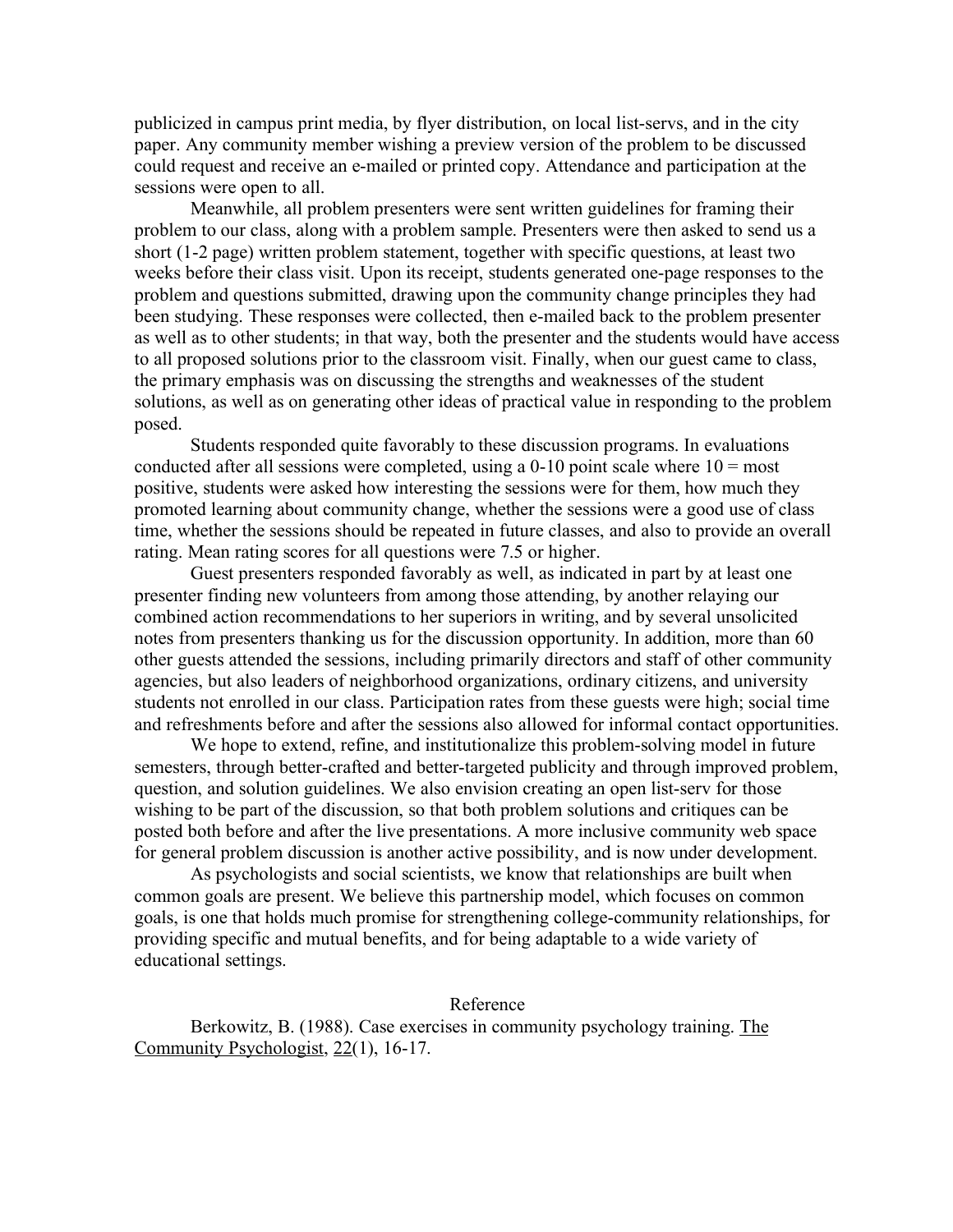## Problem Statement

## "Runaway and Missing Youth" 1

The numbers of runaway and missing youth have varied locally from year to year.

But regardless of the actual numbers, <sup>a</sup> significant percentage of these youth repeatedly run away from home and become involved in crime.

To verify this phenomenon, we have followed all repeat runaways since 1996. Almost all these youth had involvement with the Lowell Police Department as offenders; almost half had been charged with a crime and arraigned in court as juveniles, many for violent offenses. Moreover, a third of the youth continued to commit serious crime as they became adults.

We know a lot about these youth. Their mean age is 14. Most live in poorer neighborhoods. Forty percent are male, 60% female. All races and ethnic groups are represented, though Asian youth disproportionately so. Repeat runaways typically account from between one-third and one-half of all reported incidents.

When a youth is reported missing, an officer is mandated to attempt retrieval. Alternatively, if the child is involved in the system as a CHINS (child in need of services), the police apprehend the child, who is then arraigned in court as an offender.

These facts lead to several problems and questions for discussion:

1. If our goal is to prevent these youth from repeatedly running away, and from transitioning into criminal offending, Should our response be punitive? Is another type of response preferable? Should police be the primary responders? Who else might need to become involved?

2. There is a strong case for decriminalizing the running away behavior of adolescents, focusing instead on the reasons why these youth are leaving home. But this creates a dilemma for police, who are not well equipped to provide such services. Should such services, or other services, be provided? And who should realistically provide them?